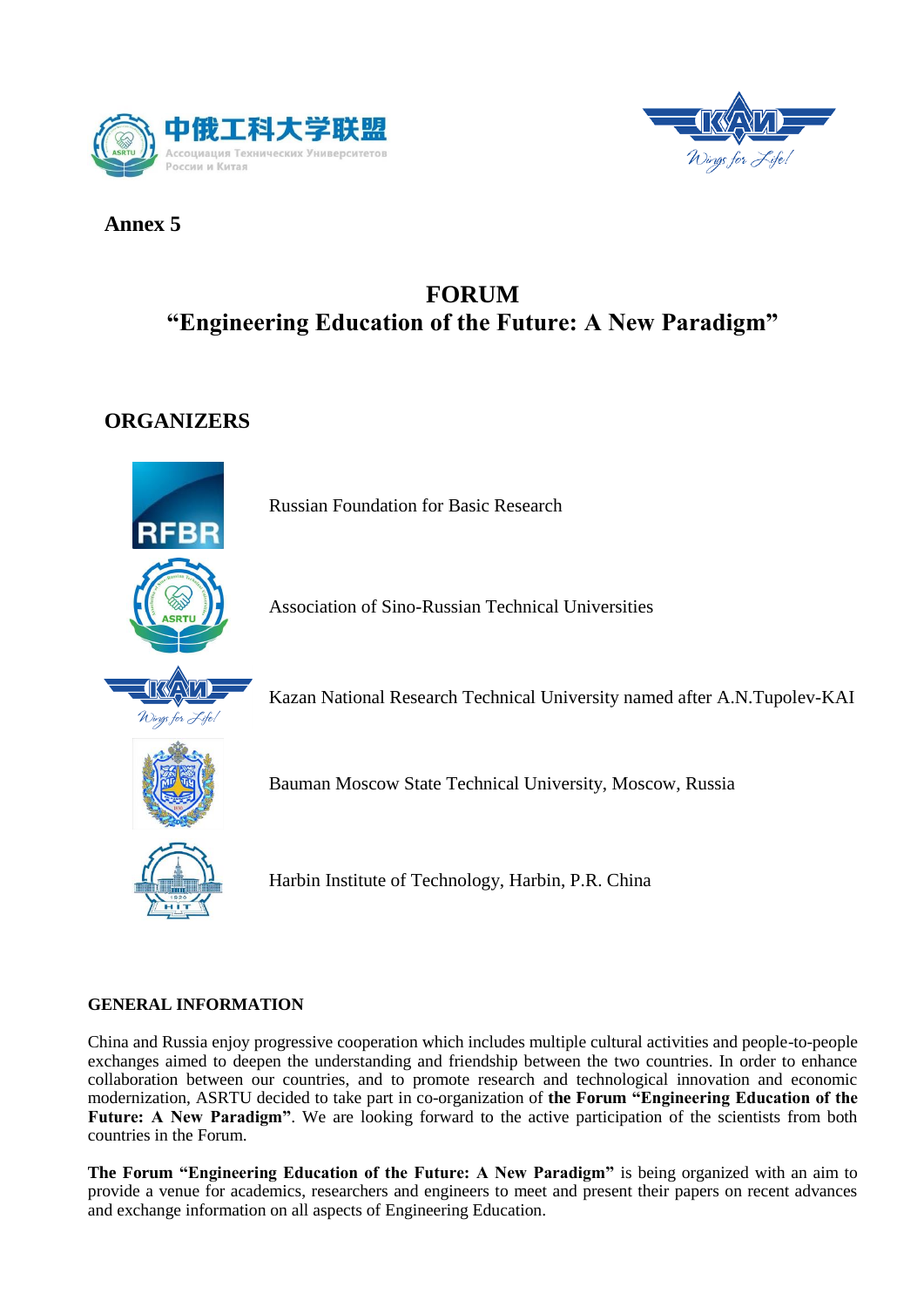#### **SCOPE OF THE FORUM**

The Forum will cover various aspects of modern engineering education, as well as prospects for the development of engineering training practice.

Oral and poster presentations on the variety of topics will be included in the Forum program. In addition, the Organizing Committee will invite **the distinguished researchers in key areas of engineering education and engineering pedagogy to deliver presentations at the Forum.**

#### **FORUM PARTICIPANTS**

We welcome 1-2 representatives from the ASRTU member and observer universities who do research in various aspects of **Engineering Education and Engineering Pedagogy**, to attend the Forum "Engineering Education of the Future: A New Paradigm".

#### **FORUM TOPICS**

- **Implementation of Joint Educational Programs: Experience and Models of Interaction**
- **Digital Transformation of Education**
- **Modern Technologies and Trajectories of Practice-Oriented Education**

#### **WORKING LANGUAGE**

English, Russian

#### **IMPORTANT DATES**

 $\triangleright$  Please, submit a completed registration form through the web-site https://kai.ru/rcweek2020 and send a completed registration form (Annex 7) and a copy of the passport personal data page to the Organizing Committee at kazan\_2020@163.com **by June 15 th, 2020**.

 $\triangleright$  Please, send the final version of papers for publication in the proceedings of the Forum to the Organizing Committee by **July** 1<sup>st</sup>, 2020. The format requirements will be published on the web-site https://kai.ru/rcweek2020 by **June** 1 st , **2020.**

## **FINANCIAL TERMS FOR THE PARTICIPANTS**

Invited lecturers

Host party takes travel, hotel, transfer (airport/train station – hotel – airport/train station), meal, cultural program and local transportation expenses for the time of the Forum.

Chinese

Host party takes hotel, transfer (airport/train station – hotel – airport/train station), meal, cultural program and local transportation expenses for the time of the Forum. Travel expenses are covered by the participants.

Russians

Host party takes transfer (airport/train station – hotel – airport/train station), coffee breaks, cultural program and local transportation expenses for the time of the Forum. Travel and hotel expenses are covered by the participants.

The average of stay cost in Kazan is about 3.500 Rubles (340 Chinese RMB) per day for the room "Standard" and is about 6.500 Rubles (630 Chinese RMB) per day for the room "Lux".